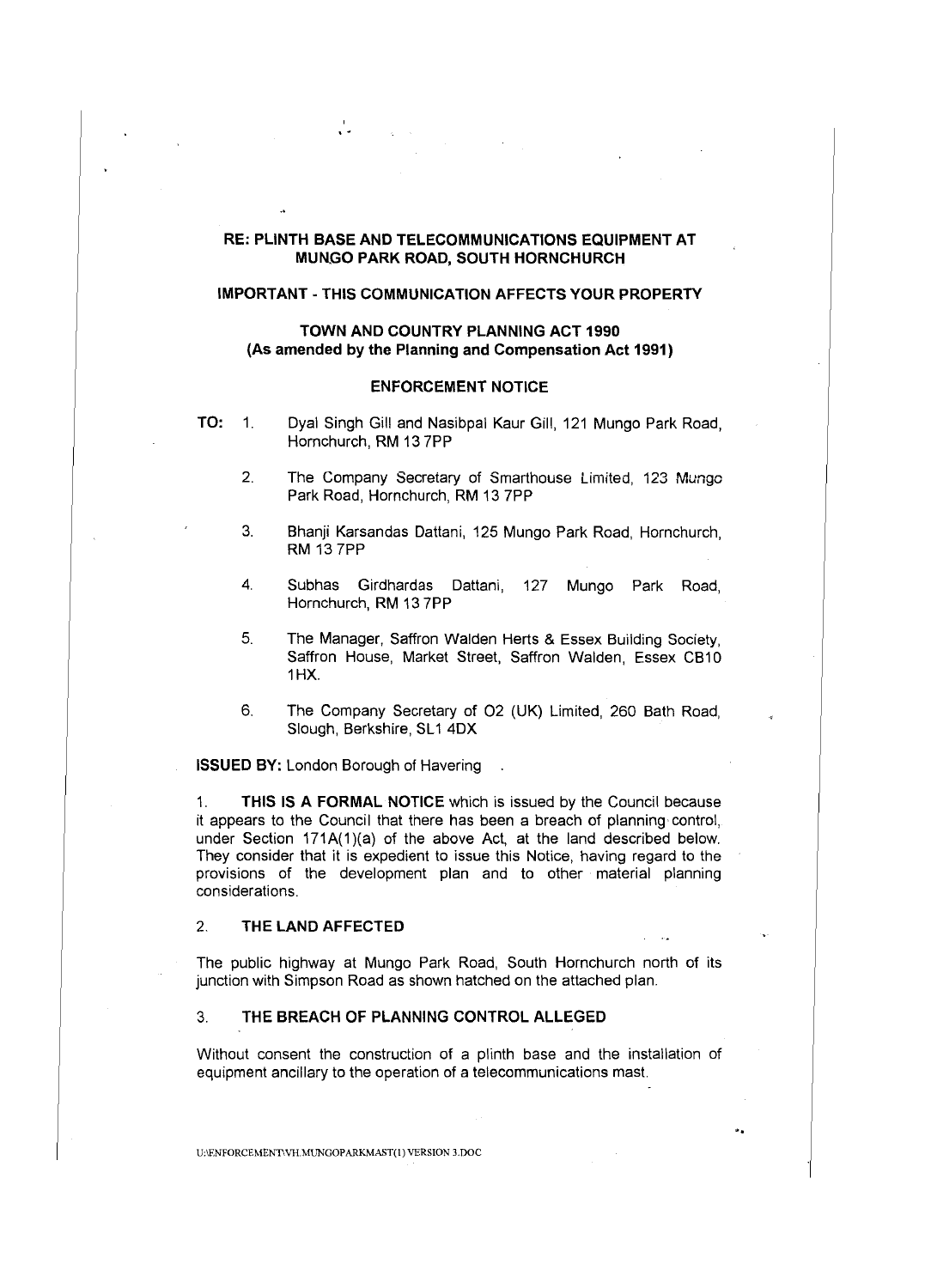# 4. **REASONS FOR ISSUING THIS NOTICE**

It appears to the Council that the above breach of planning control has occurred within the last four years. The construction of a plinth base and the installation of equipment ancillary to the operation of a telecommunications mast in this location is by reason of siting and appearance, harmful to the surrounding area.

In making its decision to issue this Notice the Council considered that the unauthorised development is contrary to the following policies of the Havering Unitary Development Plan: policies ENV1 and ENV12.

# 5. **WHAT YOU ARE REQUIRED TO DO**

(i) Remove from the land the plinth base and all associated telecommunication equipment and all machinery, rubble, installation and apparatus brought onto the land for the purpose of telecommunication.

Time for compliance: one month from the effective date of this notice

(ii) Re-lay any paving slabs removed for the purpose of construction of the unauthorised plinth base and renew the pavement to the standard it was prior to the construction of the unauthorised plinth base.

Time for compliance: one month from the effective date of this notice

# 6. **WHEN THIS NOTICE TAKES EFFECT**

This Notice takes effect on  $10^{\circ}$  December 2004, unless an appeal is made against it beforehand

Dated: 1<sup>st</sup> November 2004 $\qquad \qquad \qquad \qquad \qquad \qquad$ Dated: 1<sup>st</sup> November 2004<br>Signed: Cf*j / H* C<sub>c</sub> mber 2004<br>*(Junie 174 enl)*<br>Authorised Officer

On behalf of London Borough of Havering Town Hall Main Road Romford RM1 3BD

**YOUR RIGHT OF APPEAL** ..

UNENFORCEMENTWH.MUNGOPARKMAST(1) VERSION 3.DOC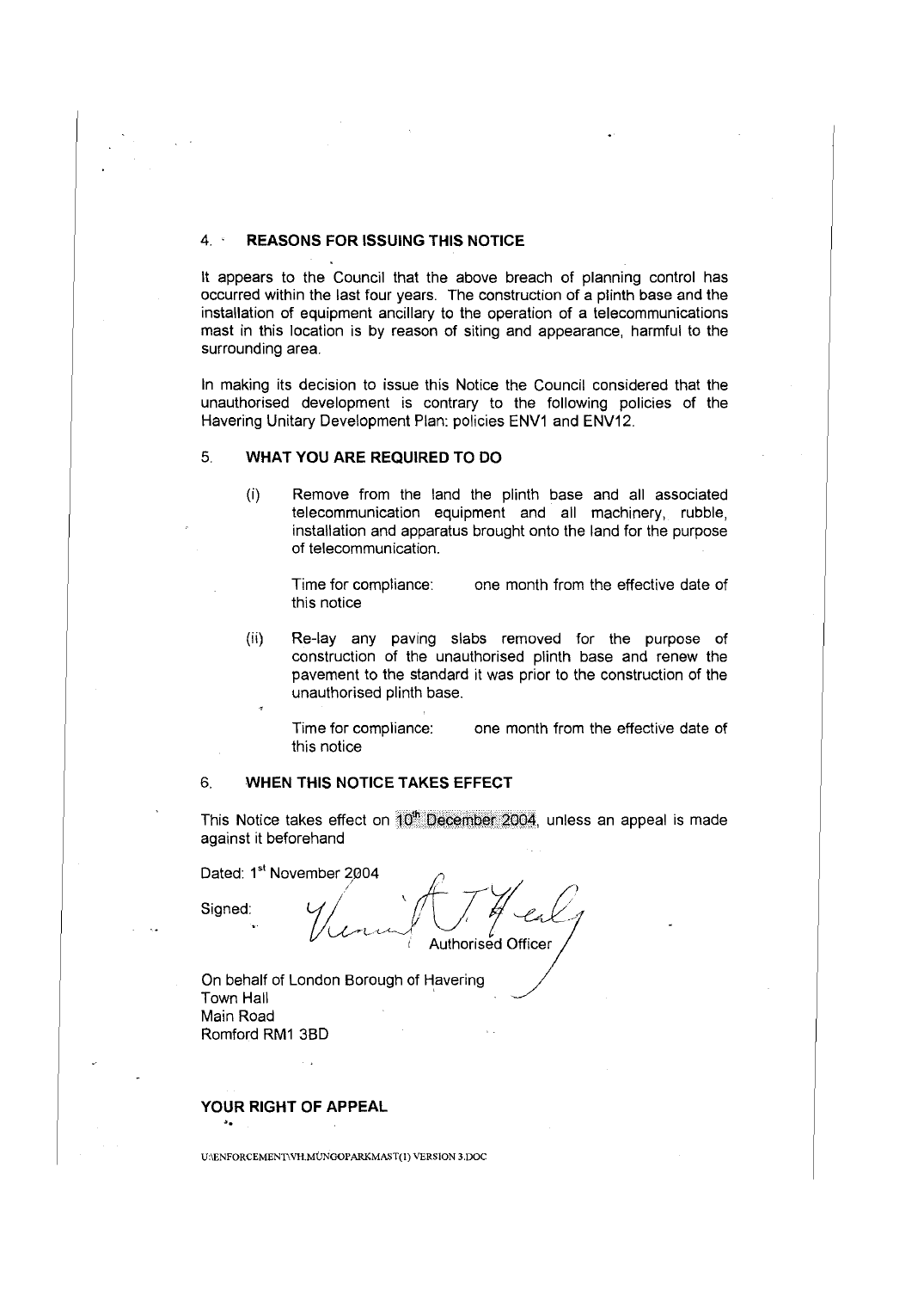You can appeal against this Enforcement Notice to the Secretary of State by 10<sup>th</sup> December 2004. Further details are given in the attached explanatory note.

# **WHAT HAPPENS IF YOU DO NOT APPEAL**

If you do not appeal against this Enforcement Notice, it will take effect on  $\widehat{10}^{\text{th}}$ . December 2004 and you must then ensure that the required steps for complying with it, for which you may be held responsible, are taken within the period specified in the Notice.

**FAILURE TO COMPLY WITH AN ENFORCEMENT NOTICE WHICH HAS TAKEN EFFECT CAN RESULT IN PROSECUTION AND/OR REMEDIAL ACTION BY THE COUNCIL.**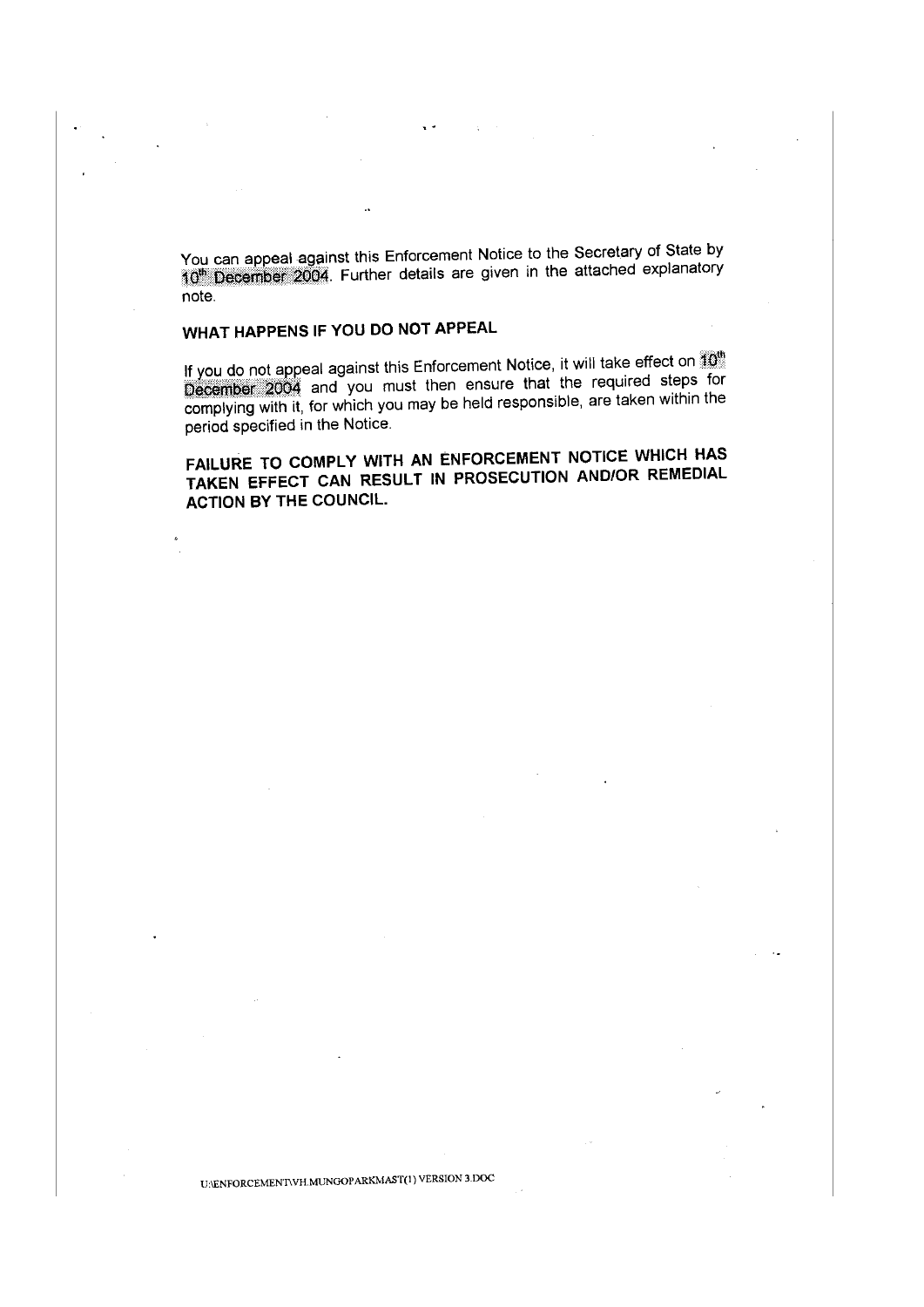# **EXPLANATORY NOTES**

### **STATUTORY PROVISIONS**

A summary of Sections 171A, 1718 and 172 to 177 of the Town and Country Planning Act 1990 (as amended) is enclosed with this Notice.

### **YOUR RIGHT OF APPEAL**

You can appeal against this Notice, but any appeal must be in writing and received, or posted (with the postage paid and properly addressed) in time to be received in the ordinary course of the post, by the Secretary of State before 10<sup>th</sup> December 2004. The enclosed booklet "Enforcement Appeals - A guide to Procedure" sets out your rights. Read it carefully. If you appeal you should use the enclosed appeal forms. Two copies are for you to send to the Secretary of State if you decide to appeal. The other is for you to keep as a duplicate for your own records. You should also send the Secretary of State a copy of the Enforcement Notice.

### **GROUNDS OF APPEAL**

The grounds of appeal are set out in Section 174 of the Town and Country Planning Act 1991 and are also set out on pages 2-5 of the enclosed appeal forms.

### **PLANNING APPLICATION FEE**

Should wish to appeal on ground  $(a)$  – that planning permission should be granted for the unauthorised use  $-$  then a fee of £220 is payable both to the Secretary of State and to the Council. If the fees are not paid then that ground of appeal will not be valid.

### **STATEMENT ON GROUNDS OF APPEAL**

You must submit to the Secretary of State, either when giving notice of appeal or within 14 days from the date on which the Secretary of State sends him a notice so requiring him, a statement in writing specifying the grounds on which you are appealing against the enforcement notice and stating briefly the facts on which you propose to rely in support of each of those grounds.

### **RECIPIENTS OF THE ENFORCEMENT NOTICE**

The names and addresses of all the persons on whom the Enforcement Notice has been served are:

1. Dyal Singh Gill and Nasibpal Kaur Gill, 121 Mungo Park Road, Hornchurch, RM 13 7PP

U•\ENFORCEMENTIVH.MUNGOPARKMAST(I) VERSION 3.DOC

..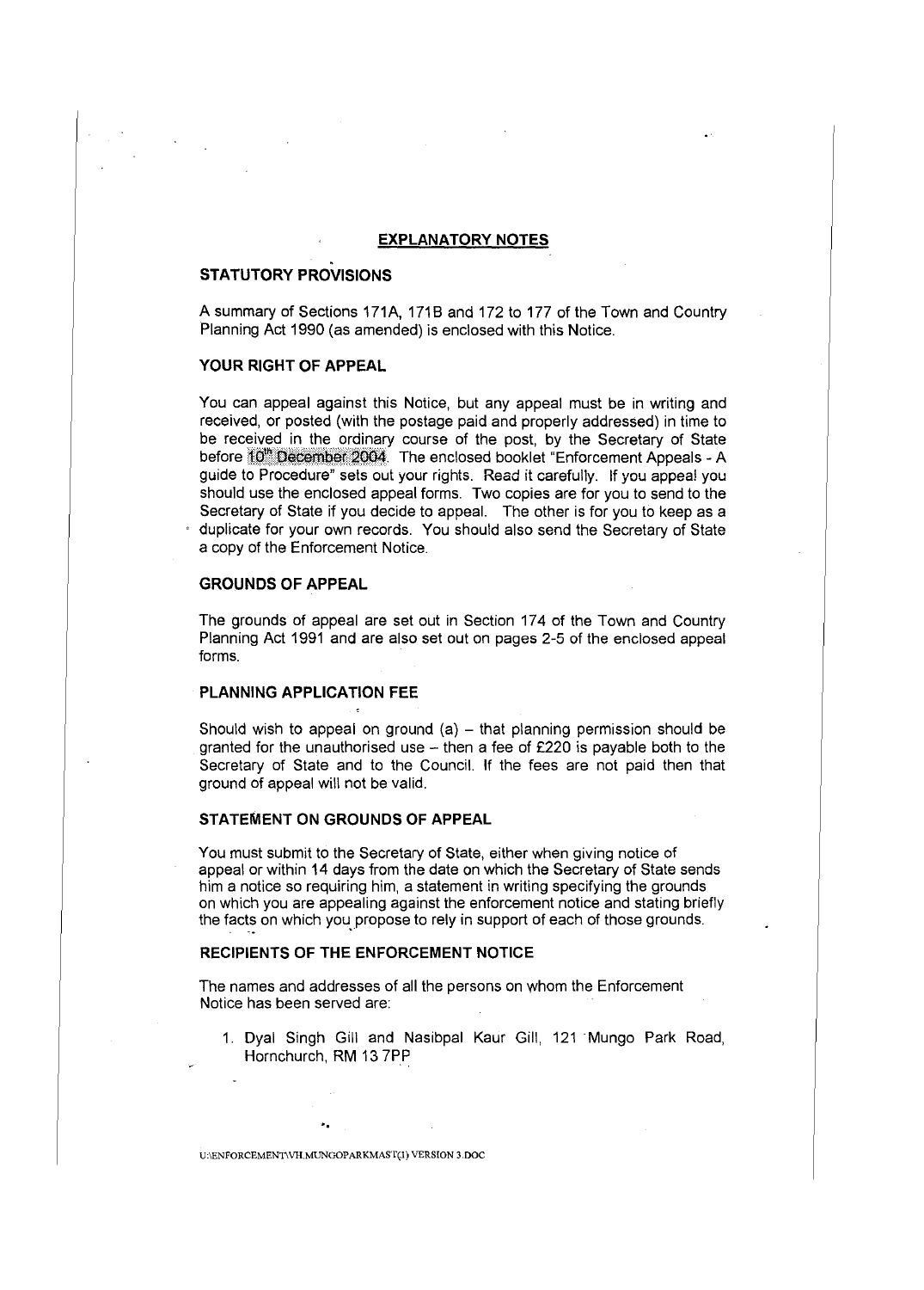2. The Company Secretary of Smarthouse Limited, 123 Mungo Park Road, Hornchurch, RM 13 7PP

..

- 3. Bhanji Karsandas Dattani, 125 Mungo Park Road, Hornchurch, RM 13 7PP
- 4. Subhas Girdhardas Dattani, 127 Mungo Park Road, Hornchurch, RM 13 7PP
- 5. The Manager, Saffron Walden Herts & Essex Building Society, Saffron House, Market Street, Saffron Walden, Essex CB10 1HX.
- 6. The Company Secretary of 02 (UK) Limited, 260 Bath Road, Slough, Berkshire, SL1 4DX

# U:\ENFORCEMENnVH.MUNGOPARKMAST(l) VERSION 3.DOC